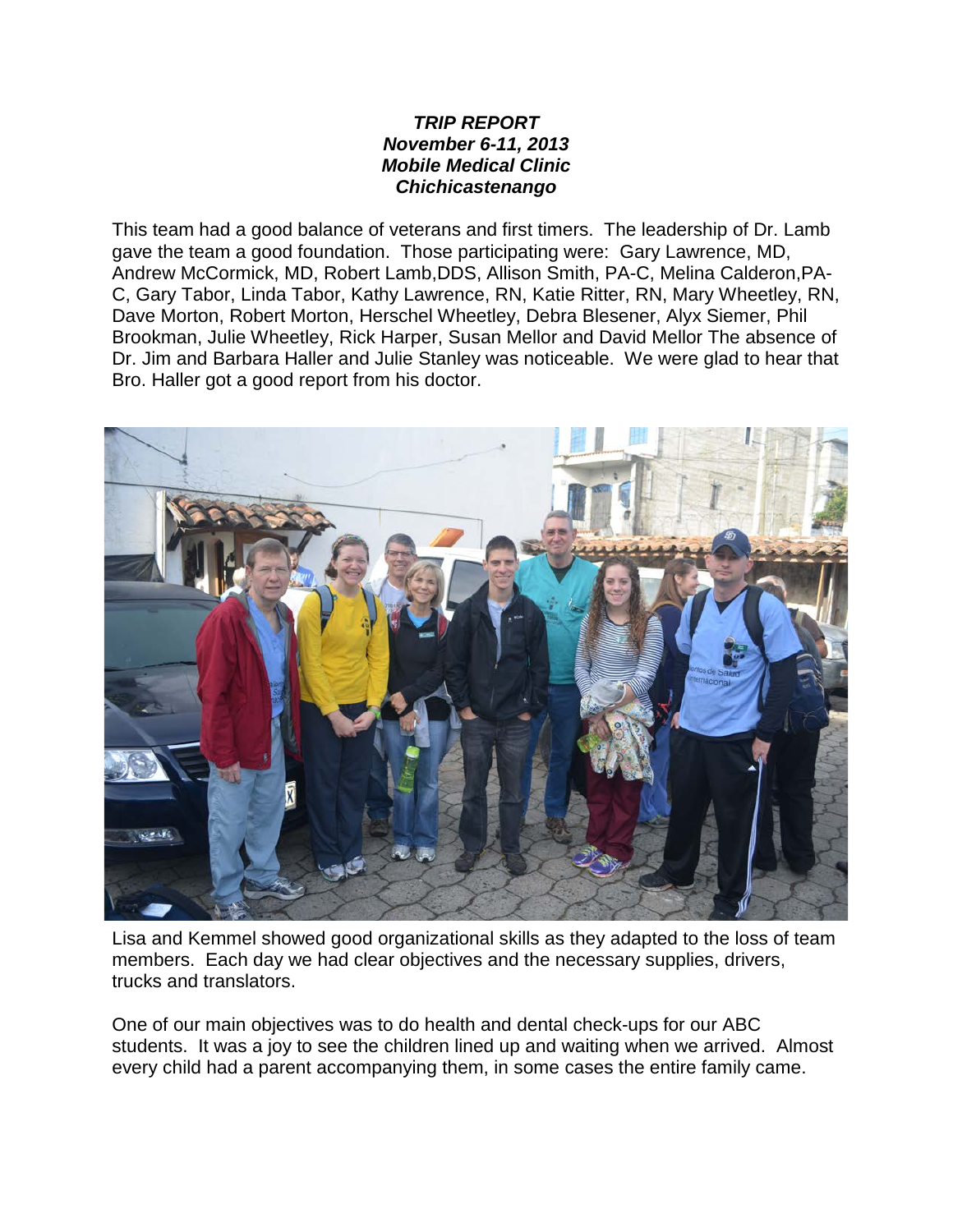The doctors were so patient and sweet with the children. Our American professionals worked side by side with the Guatemalans. Often the translators had to listen to Quiche, translate into Spanish and then explain the answer in English. The majority of the students did well on their physicals and dental checks. I enjoyed working with Dr. Sara. She does a good job with their patients. She takes the time to listen to the questions and concerns of each



patient. He husband proved to be a real asset as a translator. I was surprised to learn that he had attended both Harding and Ohio Valley Universities.

Each clinic had its' own pharmacy. It was interesting to observe the "pharmacist" find,



patients - maybe we have an intern in the making!

dispense and record the prescriptions. This service really helped meet the needs of the people.

Dental care is needed so badly in this area. We were able to help meet that need. It is unbelievable that dental care can be provided in such primitive areas. Teeth cleaned, pulled and filled on a lawn chair! Notice the little guy peering into the patient's mouth - he hovered over the work for 5 or 6

One of our biggest supporters is the Memorial Road congregation in Edmond. Phil Brookman, their pulpit minister, served as chaplain. He did a good job and it was a joy to have him with us getting to know the HTI work. Dave Morton serves as an elder over missions for this congregation. He is a great ambassador for HTI.

Dave Morton, Dr. Robert Lamb and the Tabors were able to share a meal with their ABC child and families while on this trip. (Photo on next page.)